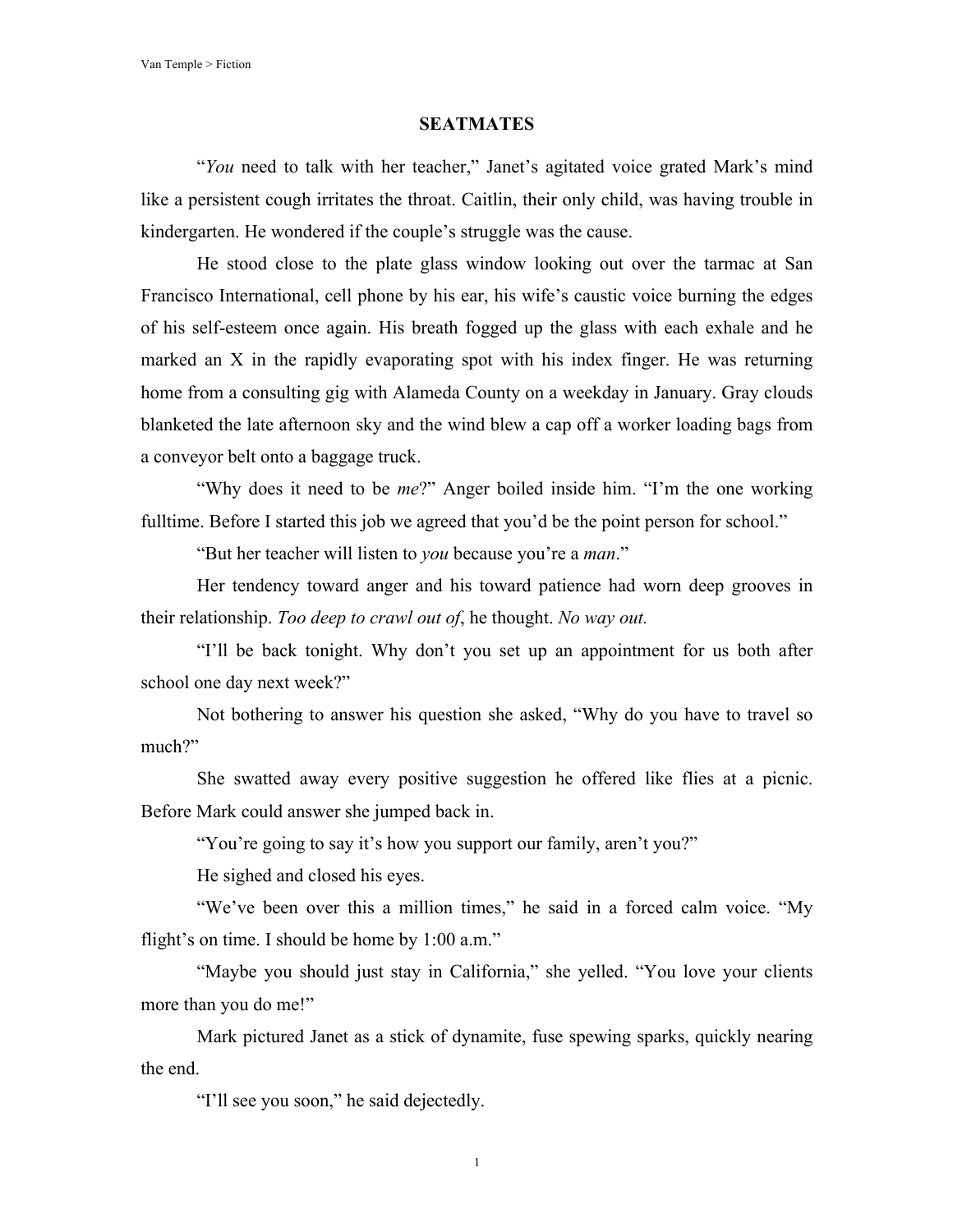He touched the red hang-up icon and watched the ground crew guide an American Airlines 747 into parking position. *Same shit, again. Always.* He tried to keep it out of his mind when he was working. Nobody wanted a consultant who was down in the dumps.

Mark and Janet had been faithfully married since college, but he wanted calm and predictability and she lived in a constant state of chaos. They'd tried couple's counseling several times, but the ending was always the same: she grew to distrust the counselor and called it quits. Their relationship was a nonstop crisis. He wasn't sure he could keep it up much longer. It drained energy from him like a hole in the bottom of a water bucket.

Trying to put the troubling phone conversation out of his mind, Mark sat alone in the gate area, working on a note and poem that had been dancing around in his mind. It was for his young daughter.

*Dear Caitlin, Thank you for your card. I read it as soon as I got on the plane last week. Here's a poem for you for waiting so patiently for me to come home.* 

*When I'm away from home and I'm missing you, I picture you in the swing and we're playing high, higher, highest …* 

"American 3415 to Dallas/Fort Worth — Gate 17," an over-amplified female voice echoed through the mostly empty concourse. "Now boarding all rows."

Mark waited till the other passengers had entered the gate then scanned his boarding pass while the agent offered a pretend smile. He walked slowly down the jetway counting the grooves in the black rubber floor from left to right. He traveled about once a month — six or seven days away each time. National consulting had its downside, but the money was good. And the money was the point: to support his family. His overworked mind returned to the poem for Caitlin. Writing was his best escape, precious minutes of peace away from the impasse at home and the constant toil of work and travel, another world.



*Let's see… 21D, 21D… aisle seat, good. Hope I'm not next to some fat guy.* Mark sidestepped down the aisle, black leather briefcase and overcoat in hand.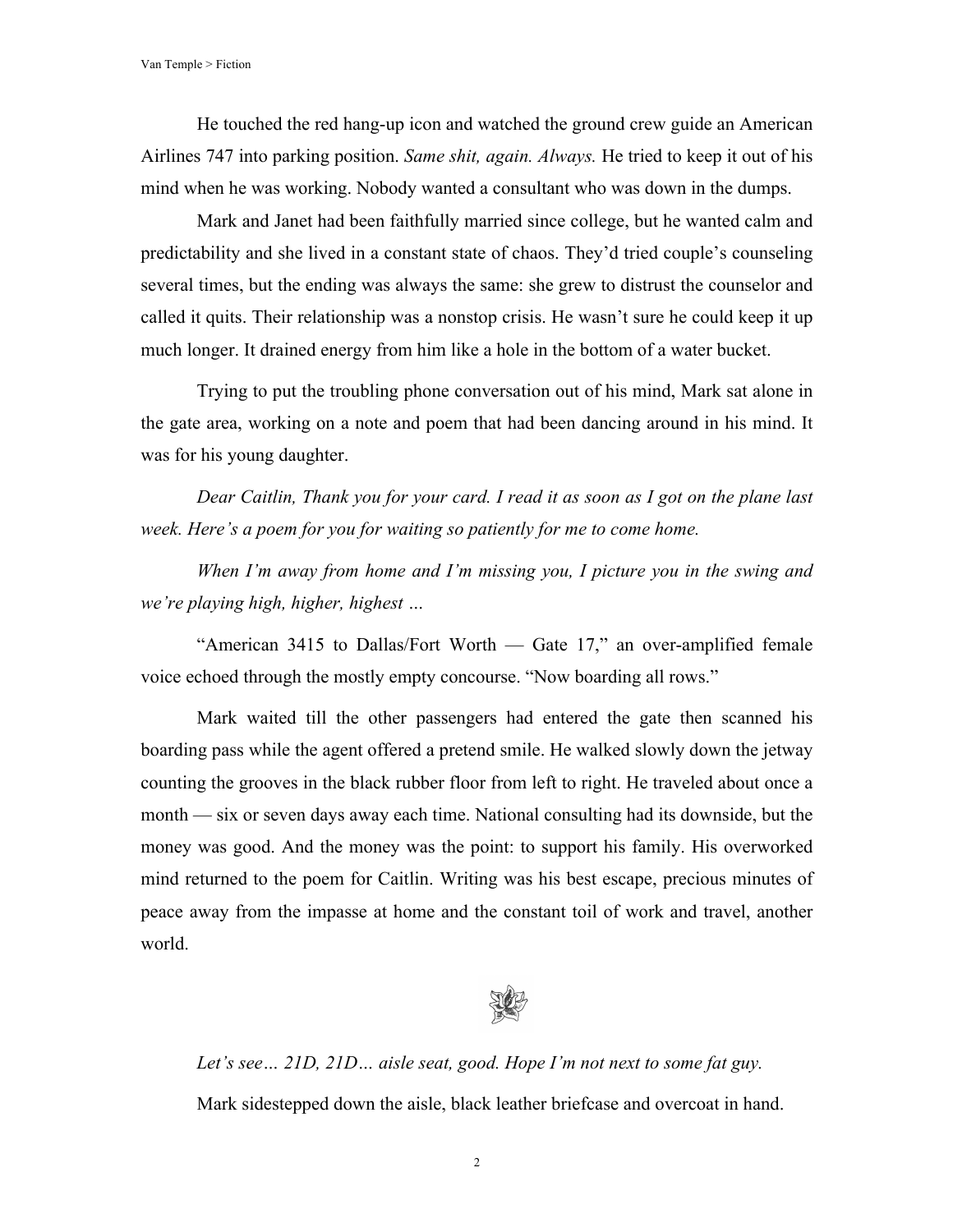*Even an old fart with bad breath like my high school history teacher would be better than a fat guy.* 

His mental grumblings continued.

*Nothing worse than sitting squeezed to one side while someone else spills over into my minimal, rented space. There. Row 21. Good. Writing materials in seatback pocket. Briefcase and coat overhead. No one in middle seat yet.*

*Whoa! Long tight blue jeans and cowboy boots in the window seat. A Fort Worth cowgirl, I'll bet.*

Mark's seatmate wore designer jeans, expensive alligator boots, and a sleeveless brown leather vest over an olive green shirt. Her auburn hair, carefully braided, caught his eye. *Mid-twenties*, he guessed. Her arms were wrapped tightly across her vest; her face turned toward the blurred gray world outside the small window. She was at least a thousand miles away.

When the flight attendant announced the doors would be closing, the middle seat between them was still empty and so was the row across and the one in front. *A quiet flight with room to stretch out,* he mused, as he began to relax for the three-and-a-halfhour journey home.



Mark pulled out his paper and pen and resumed work on the poem for his daughter. Soon he was in a place where there was no up or down, where airplane and human sounds were distorted and meaningless. The words, thoughts and feelings were all that mattered. When he reached the end of a revision, he glanced over discretely. His seatmate looked straight ahead, arms still crossed, but the feeling of distance around her had diminished. The seatbelt hugged her trim waist and he wondered if she was a runner like himself.

The pilot's voice suddenly blared from the speakers, "We've reached our cruising altitude of 36,000 feet and I've turned off the seatbelt sign. Please remember to keep your seatbelt fastened when seated."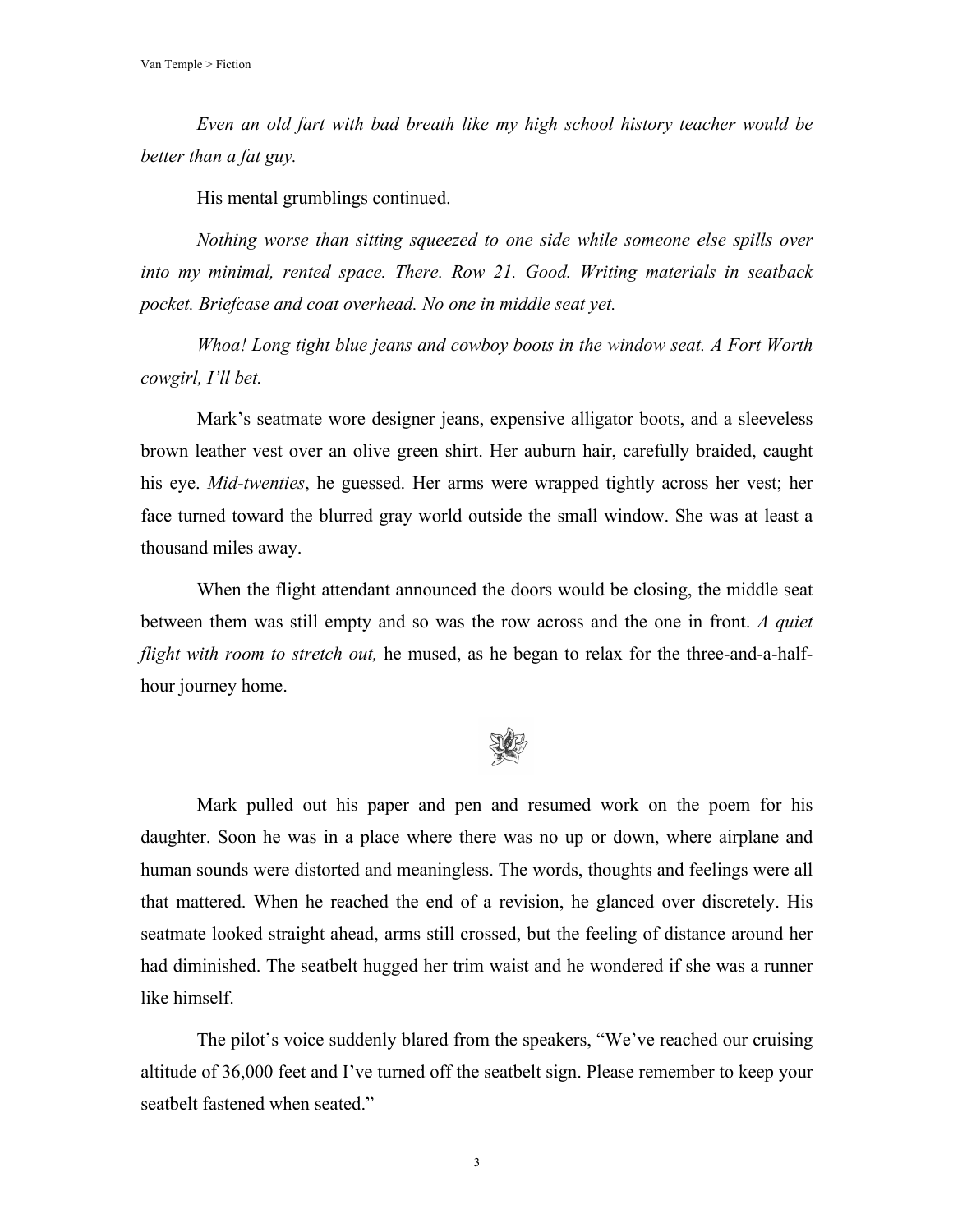Mark unbuckled, stood up and opened the overhead compartment. Between his raised arms he noticed his seatmate's tanned skin, delicate nose and pink lips. A wave of sexual energy rushed through his core and the tips of his ears tingled. He took a book from his briefcase and, as he reseated, he happened to make eye contact with her. An impulsive smile appeared on her lips for an instant and her green eyes drew him in. She was drop-dead gorgeous.

After Mark sat back down, he took a deep breath to calm his heart, leaned slightly toward her with a comfortable Southern gentleman's smile and said, "Hi, I'm Mark, how's it going?"

She uncrossed her arms and turned her head toward him. "It's going okay, I guess. My name is Alexis." She pulled the in-flight magazine out of the seat pocket.

He loosened his tie and pressed his feet on the bracket under the seat in front to stretch. "Going home?"

"Yep, going home." She shrugged. "You?"

Something bumped Mark's left elbow hard.

"Ouch!"

The serving cart brushed by his arm and a twenty-something male flight attendant stood with his hands on the overhead compartment giving his most charming smile to Alexis.

"What can I get for you, Miss?"

She smiled momentarily. "Red wine would be nice."

"Make that …" Mark held up two fingers. "Thanks."

The attendant served their drinks and continued down the aisle.

"Yes. I'm going home," Mark said. "Just finished with a client. I live in University Park."

"Oh, that's a nice area!" she said. "What type of work to you do?"

"Consulting with urban counties on how they spend their infrastructure dollars."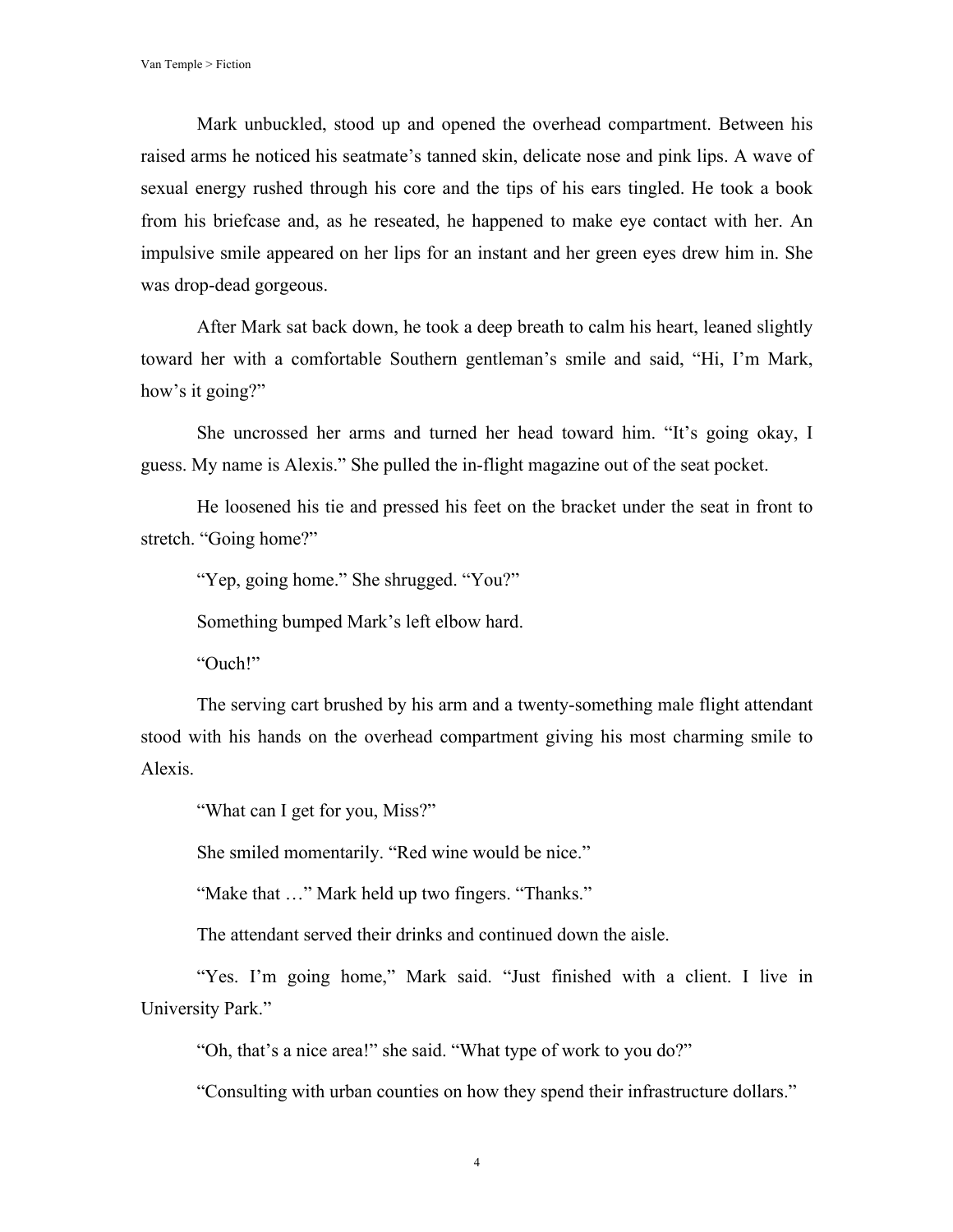Alexis smiled. "I would like to say – that sounds interesting – but it doesn't."

"You're right, it's not that interesting." He sipped his wine. "But it pays well." Another sip. *Better to be honest than put on an act.*

She took a big swallow from her wine. "I'm coming back from a month in Argentina."

"Vacation?"

She frowned. "It was supposed to be."

"Not a vacation," he said, shaking his head sympathetically.

"Not really." She touched her forehead with the palm of her hand. "I was hoping to leave my troubles behind."

He turned a bit more toward her. "What happened?"

"I got a call from my cousin when I arrived in Buenos Aires. She told me that James had been having an affair with my best friend."

She hit the wine again. He took another sip too.

"And who is James?"

"Former boyfriend!" she said forcefully. "Asshole!" Her face flushed at the sound of her own words. "For a whole year! They've been doing it for a friggin' year!"

"Ouch!" He grimaced.

"Yeah. Tell me about it. We were together …" She paused and opened both hands. "He lived with me for a couple of years. Five weeks ago he took \$8,000 and my classic Corvette and disappeared."

Mark nodded.

She patted the seat between them. "It would be easier for us to talk if you sit here." Their shoulders touched lightly as Mark got the middle seatbelt buckled.

Mark was twenty-eight and he had a wife and daughter at home.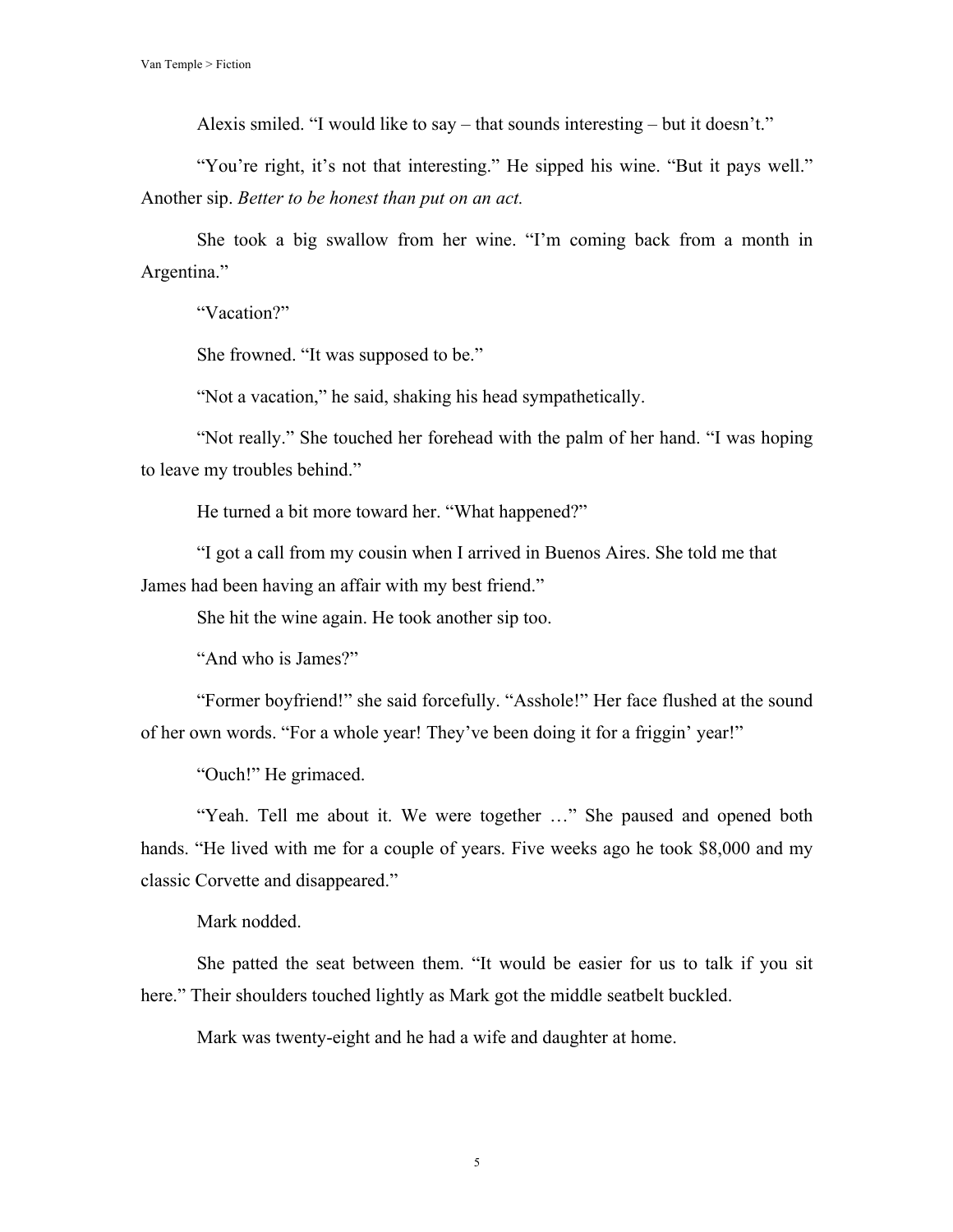Alexis was twenty-five. She had no one. Her month-long trip had been another failed attempt to find herself in the debris of broken relationships. If anything she was farther away from love than ever.

Their shoulders brushed again. Her vulnerability aroused Mark's desire and he hoped that her buried smile would come out to stay. He imagined taking her face in his hands and kissing her enticing lips.

The twenty-something flight attendant walked quickly down the aisle heading for the rear of the plane. Mark looked up and their eyes met for a second. The attendant flashed a I-know-what-you're-up-to smile and passed by. *Mind your own damned business*, Mark thought as his jaw muscles tightened instinctively.

"What about your parents?" Mark asked.

"Dad gave me everything." Her voice softened and turned somber. "Fine clothes, the best schools … all the things money could buy. He bought me an American quarter horse when I was ten." Her voice turned angry. "But he never came to a single show!"

Mark was surprised at the suddenness of her anger.

"He always promised me he'd come," she continued. "But then he'd go out of town. Just jump in his plane and fly to Oklahoma City, Houston, San Antonio. He had customers all over the Southwest. The other girls' parents always came to the shows. It was a big deal."

Mark nodded again.

"I may as well have not had a father; 'cause he was never really there for me." She wept softly. He patted the back of her hand and they sat in silence for a minute.

"And then Gabriella ..." She broke down in tears.

Mark sat quietly and in a minute she calmed.

"Is Gabriella your mother?"

"My nanny …" Her voice broke. "She truly loved me."

"Where is she?"

Alexis looked in Mark's eyes and tears ran down her face.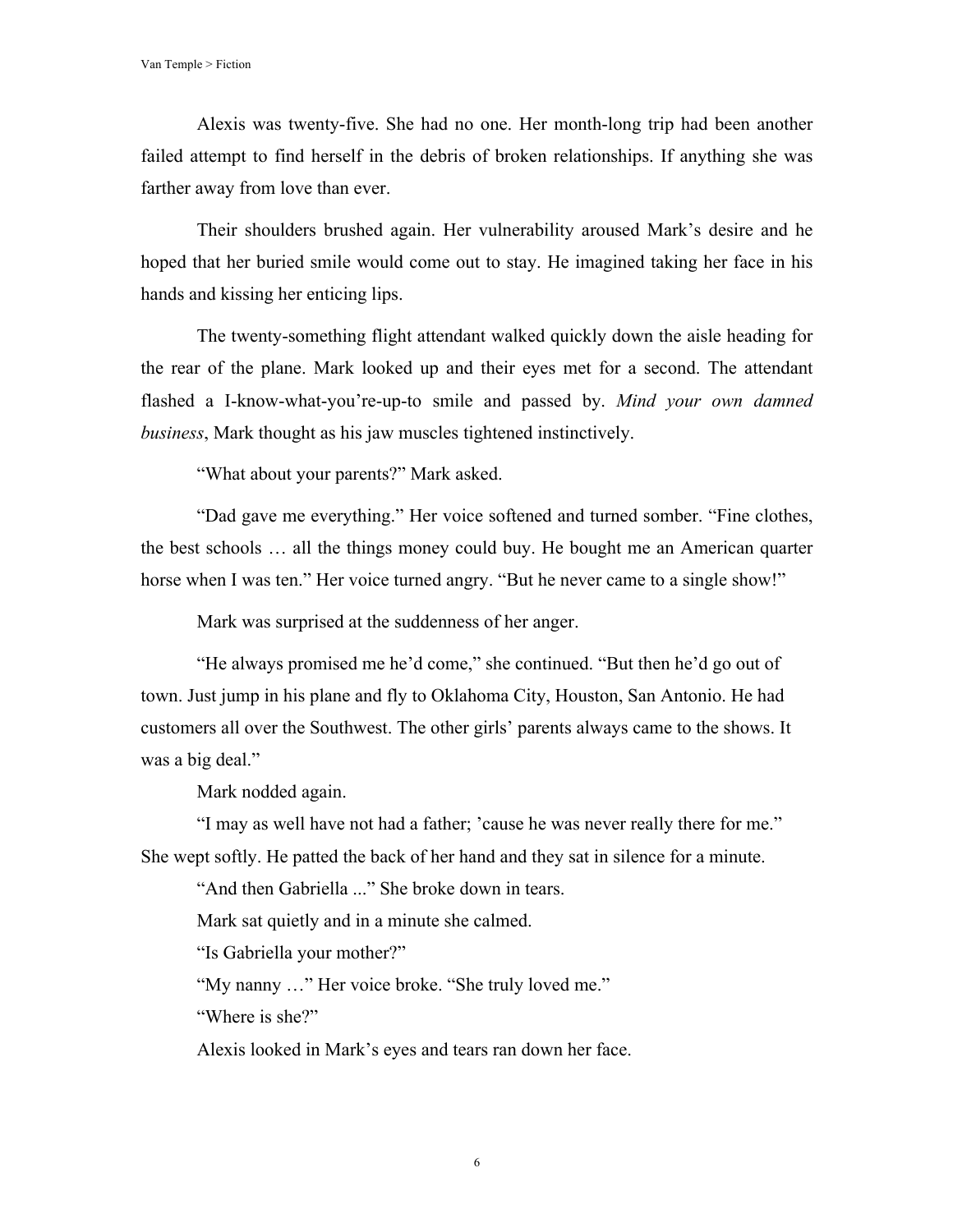"When I was fourteen she got ovarian cancer and died. Three months. It was that fast." Alexis leaned forward and put both hands to her face.

Her sorrow penetrated Mark's heart and he barely held back his own tears. Suddenly he felt cold and weary. Her story cracked open the vault inside him — the place that was stuffed with sadness; sadness he never shared with anyone. He was always alert for the next tirade at home. It was a mistake, he'd learned, to believe that things between him and Janet were truly at peace or would ever be.

In a minute he patted her shoulder and she leaned back against her seat. She unbuttoned her vest and the long tassels dangled free. They both sipped wine.

"Where's your mom?" he resumed in a soft voice.

"She left us when I was five." Alexis shifted in her seat and dabbed a tissue around her eyes. "I haven't seen her since. Don't remember much about her, actually."

The wine had peeled off a thin layer of inhibition for both of them.

"Any brothers or sisters?"

She shook her head. "Only child. And I don't think I was on purpose."

Mark finished his wine and propped the glass in the empty aisle seat.

She continued. "I had a lot of friends in high school, I thought. But when I went away to college we lost touch."

"Where'd you go?" He wanted to move them to a lighter level.

"USC."

"Ah, the Trojans. Cardinal and gold."

"Yeah. I majored in theatre … acting. Had some great teachers. Hollywood actors, some of them."

He looked at her face. She blushed and held the end of one of her braids under her nose like a mustache. He laughed out loud.

"I played the part of the rich Texas girl." She looked down at her empty glass.

"You don't look too happy about that."

"It wasn't me they liked; it was the money … the Corvette … the parties."

"You must have made some friends."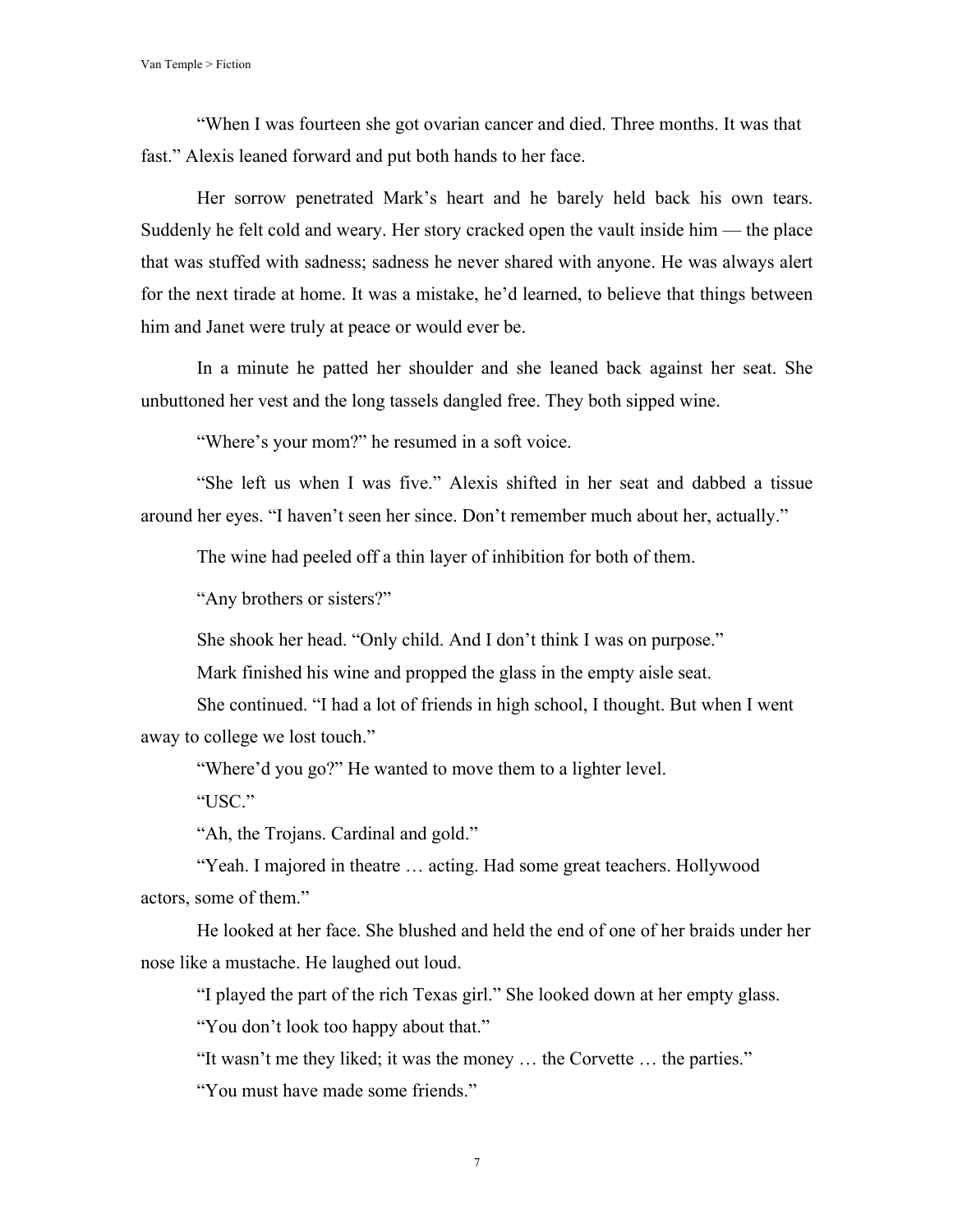"Lots of friends, but no real friends, if you know what I mean. It was all for the good times, nothing deep. Nothing lasting." She sighed.

"Did you meet James at college?"

"No. He was one of my boyfriends in high school, junior year. We sort of re-met after USC, two years ago. He stayed home and went to SMU, played baseball. He wanted to go pro, but he ruined his pitching shoulder in college."

"So you two re-met and then what?" Mark put his hand to his chin.

"We partied mostly. Had fun. And then he moved in with me." She frowned.

"Ah. Sounds like that's when the trouble began."

"Yeah. He drank all the time! Partied all night. I knew he was a party boy, but I didn't know it was 24/7! And now I know he was messing around on me."

Mark nodded.

"Shouldn't ever trust anybody! All they do is hurt you in the end."

Mark took a deep breath and said, "So you've never really been loved for who you are."

Alexis looked him in the eyes and then blurted, "Not since Gabriella …" She rolled her lower lip in. Tears ran down both cheeks and dripped on her green shirt.

"It's hard," he said softly, touching her shoulder again.

The constant whoosh of the plane piercing the sky at 550 miles per hour muffled the sounds of her sorrow. The words of a favorite blues song drifted through Mark's mind:

*It's the bluest blues And it cuts me like a knife It's the bluest blues Since you walked out of my life.*

She touched the back of his hand. "Thank you for listening." The corners of her mouth turned up for an instant. "You're sweet."

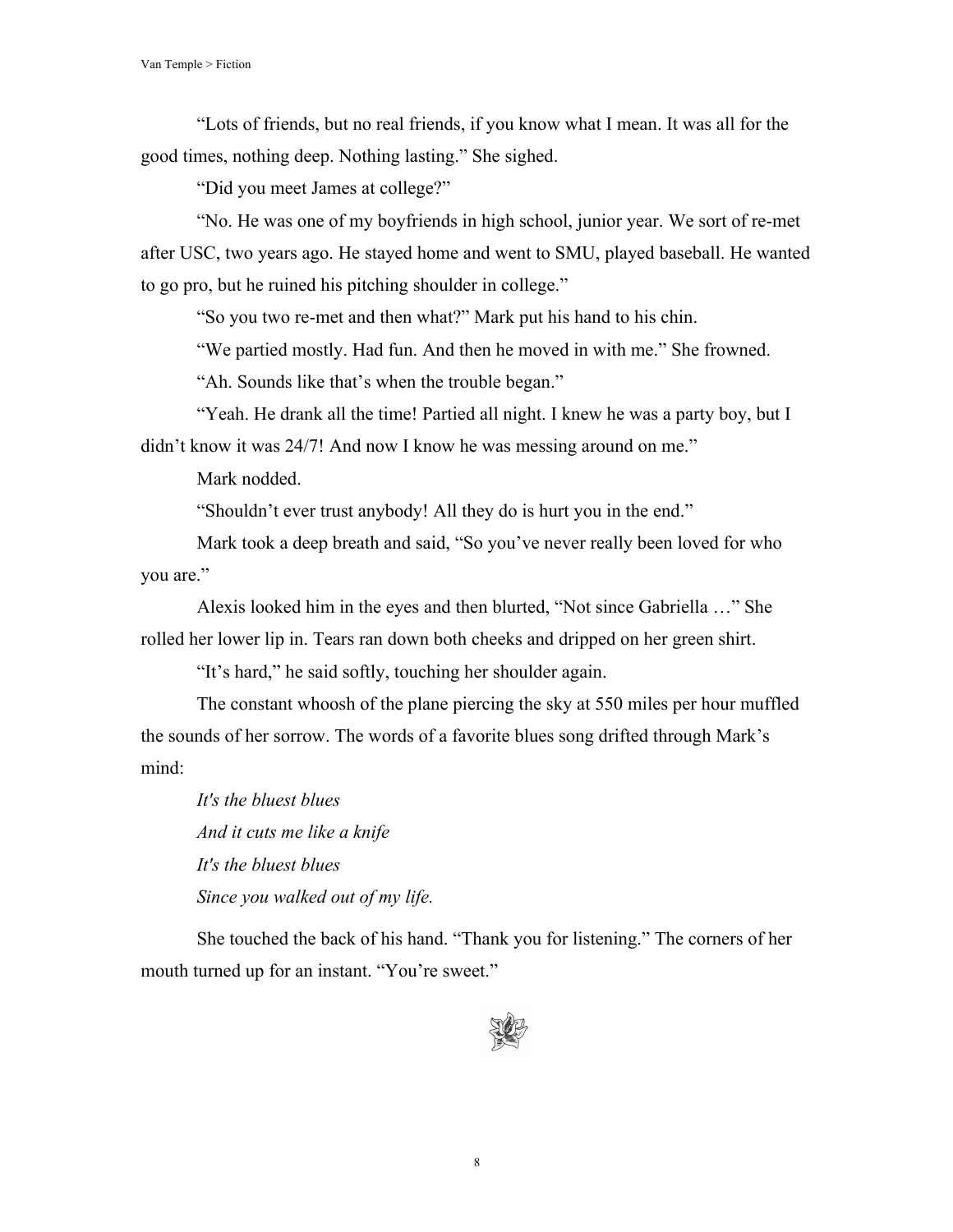The two no-longer-strangers sat quietly for a while as their emotions settled, and then the flight attendant paused at their row again.

Mr. Twenty-something smiled at Alexis and said, "Would you like more wine?"

She looked at Mark, then back at the attendant, and flipped her braids over her shoulders.

"Yes," she said. "Red. For both of us."

"You're married, right?" Alexis asked Mark, after the drinks had been served.

"Yes."

"I noticed your ring when you were writing on your note pad."

"I thought you were off far away in another place."

"Was it that obvious?"

"Yes," he grinned.

"How long have you been married?"

"Six years." His voice sounded tired.

"Six *long* years?" she asked.

"Is it that obvious?" He raised his eyebrows and she laughed. "We met in college and it was fire and ice from the beginning."

"Tell me about the fire," she said playfully. He was ensnared by her soulful, green eyes and animated manner.

"We were attracted like two magnets." He held up both his palms and brought them together in a slap.

"Sounds fast." She paused. "And dangerous!"

He chuckled. "That's quite accurate. The more time we spent together, the more it felt like two lost puzzle pieces fitting together. I forgot about two other women I was interested in."

"So when did the ice part start?"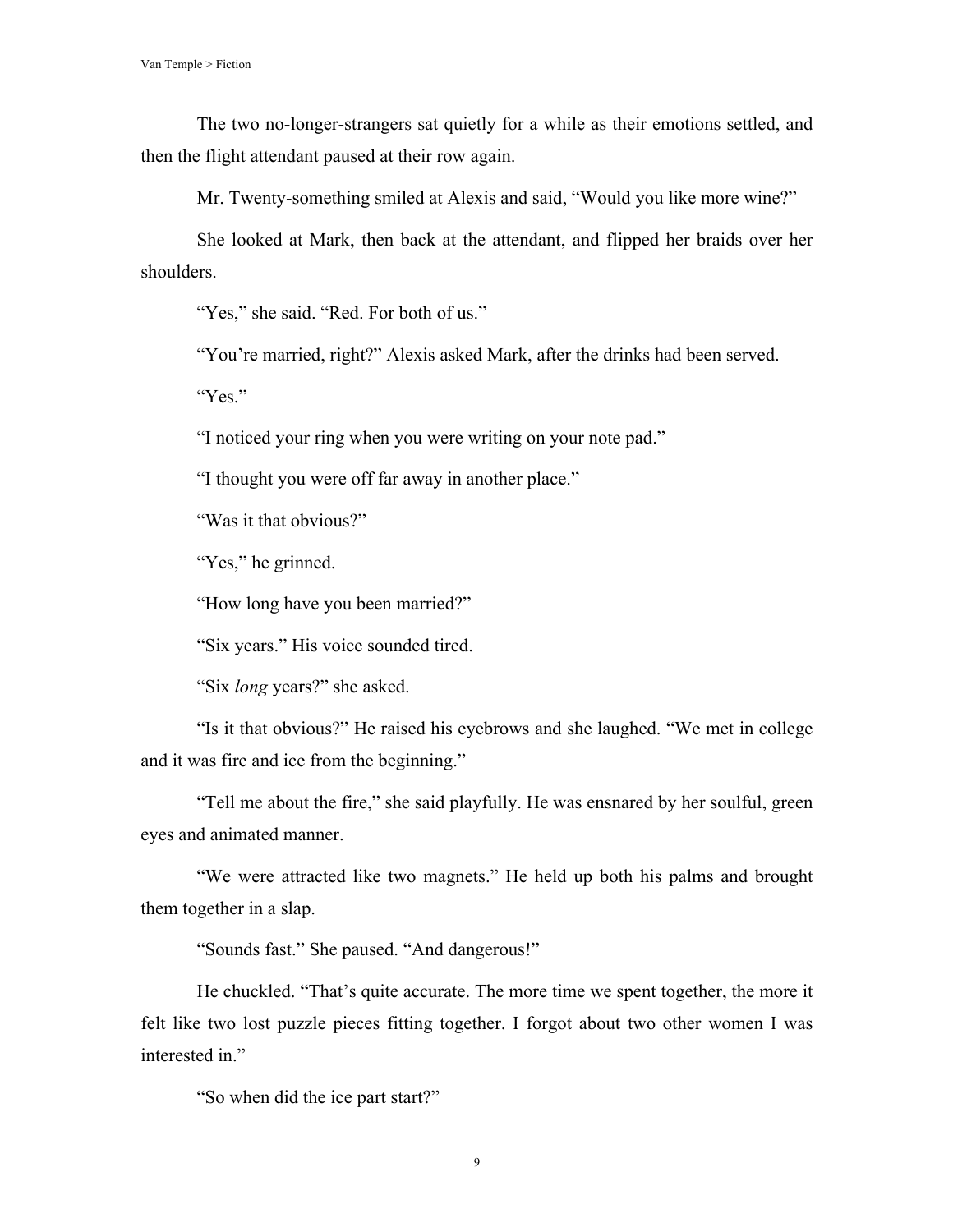He took a sip of wine and thought.

"We got into these long arguments that turned this way and then veered off in another direction." He moved his hands wildly in the air. "And we forgot where we started but neither of us could stop. It was like an inside death spiral, you know, like in ice-skating?"

"Yeah. I know." She nodded. "So why'd you two get married if you already knew the downside?"

He looked in her eyes and hesitated a few seconds before responding. "Why does anyone get married?"

"Oh yeah … the fire."

"Right. We were deeply in love, we thought. We were halfway through senior year, decisions needed to be made, and one thing led to another …" His voice trailed off.

"Ever light fires with anyone else? I mean since you've been married?"

"No." He shrugged. "But I've been tempted." He looked at her lips.

"So what's it like now?" Her tender voice led him along.

The years-long struggle of his marriage overflowed — emotions he'd not shared with anyone. When he'd finished his story, a few minutes of silence passed and then Alexis said slowly, "So you live in a constant state of anxiety." Her voice trembled as the words poured out.

It was as if an arrow pierced the center of his heart. The naked truth of the moment sent chills through Mark's body and he nodded. She turned toward him, and her knee just touched his thigh. He swallowed the last of his second glass of wine, leaned his head back and closed his eyes. The wine tingled his jaws and a strange, warm feeling came over him. He felt accepted and safe for the first time in a long while.

Alexis finished her wine and took the empty glass from his hand.

"What were you writing earlier?" she whispered close to his ear.

"A poem for Caitlin. She's five."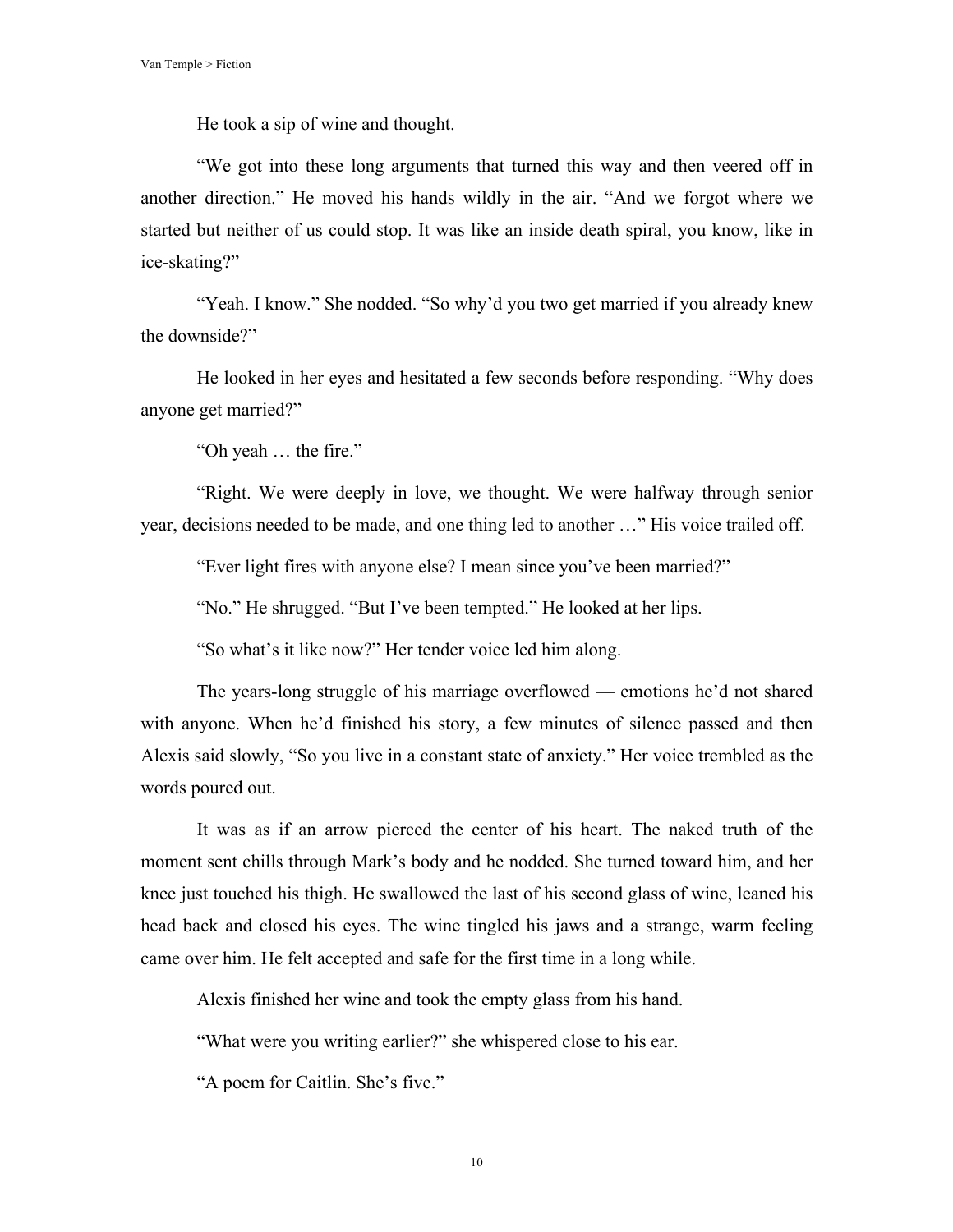"Does she like your poems?"

"Yes." He sounded satisfied. "We have this little game. She puts a card in my briefcase before I leave for a business trip and I'm not allowed to read it until I'm on the plane. Her mother helps her write the note. And I bring her a poem each time I come home ... and slip it under her pillow."

"Like the tooth fairy. That's sweet!" She pointed to his tablet in the seatback pocket. "Will you read it for me?"

Mark swallowed hard, swimming in turbulent emotions: the years-long struggle to make peace with his perpetually unhappy wife … the magical connection with his dear daughter who was able to love both her father and mother in spite of the conflict … and now, the surprising and powerful attraction to Alexis.

He looked at her lovely face and dared to explore her inviting eyes. He forgot about the stress that hounded him constantly and all the other things that caused him grief. Their surprisingly intimate encounter had him asking questions he never thought he would entertain. *Is it time to start anew?* he wondered. *Can I trust her?* Then the even more important question — *Can I trust myself?*

"Okay, I'll read it," he said, "but it's not finished yet. It's very personal and I'll probably cry."

The steady, powerful whistling of the jet engines filled his head. He pulled the tablet from the pocket on the back of the seat in front of him and held it in his hands, shaking slightly. Taking his time, he read the lines that expressed the depths of his love for his young daughter and his commitment to her emerging life.

Tears flowed down his face and he could not bear to look at Alexis when he finished. He pressed the seatback button, closed his eyes, and leaned back as far as the seat would go. Alexis pushed her seat back too. He felt her head on his shoulder and her warm breath on his neck. The silence belonged to them both.

He wanted to pull her face to his and kiss her lips full and deep and not stop. It was a singular moment in the time of his life when all that was past, the good, the bad … everything before, was spun far away into the expanse of space. At that moment all that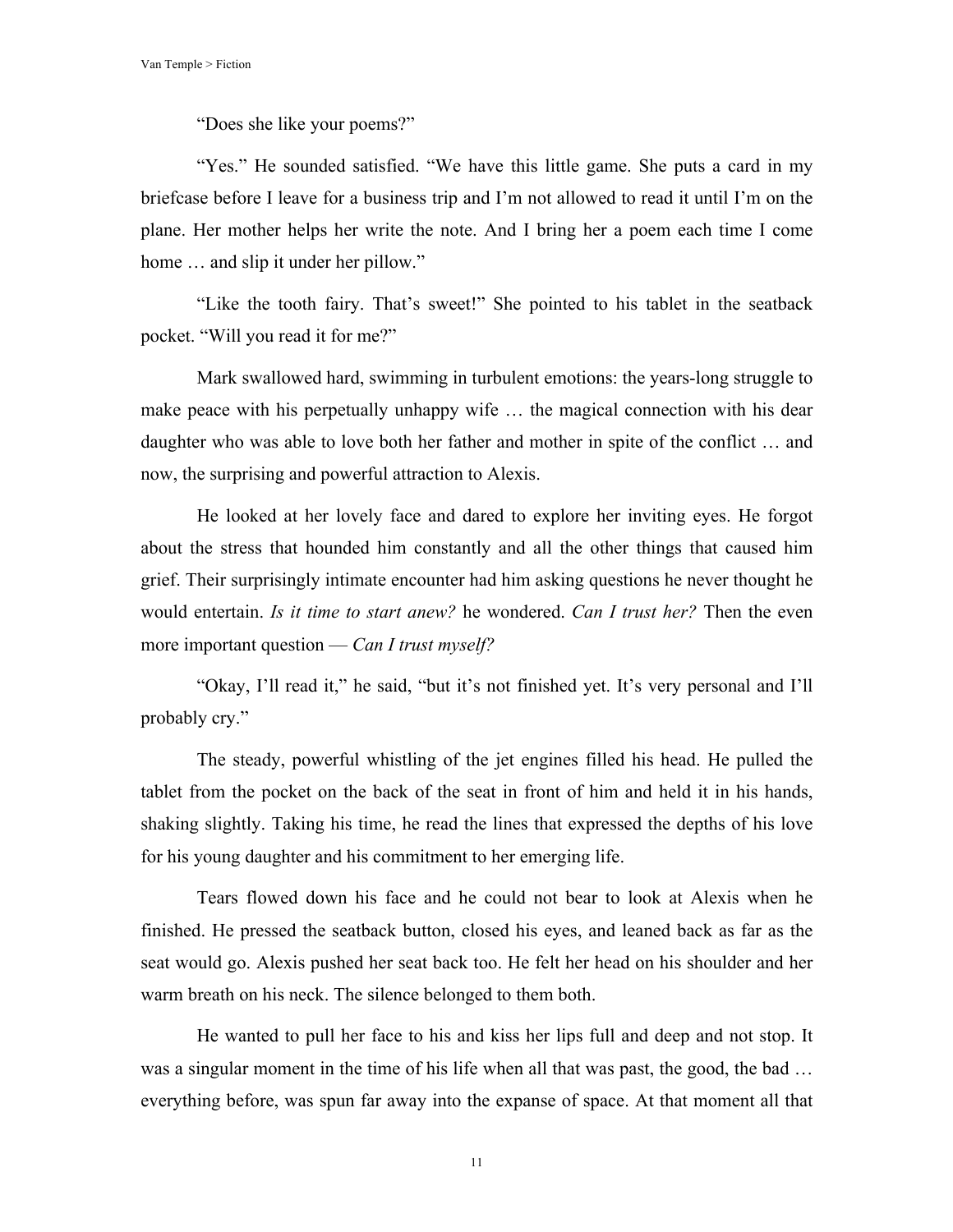mattered was the marvelous present. *It would be so easy*, he thought. *A romantic escape.* Eager lips would meet tenderly, and the wonderful edge of new love breached. Alexis was as enticing and as ready as a woman can be, and he was equally vulnerable. *She could love me for who I am,* he thought, and he wanted all of her for himself.

Alexis took Mark's hand and pulled it over to her lap. He opened his eyes and noticed that she taken off her leather vest and tucked in the seatback pocket. The outline of her bra showed through her green button up shirt.

He watched as she touched the tip of her thumb to his thumb, then her index finger to his, and kept on till all ten fingertips were touching end to end. She pressed harder and he pressed back. Then she slipped her fingers between his and squeezed them together. The intimate connection between their minds and hands was absolute.

She turned her face toward him and asked, "What are you thinking about?"

"Kissing you," he said softly.

She looked in his eyes. "What are you waiting for?"

Mark took her face in both hands and she closed her eyes as he pulled their faces together. Their lips touched tenderly once and then he held her face back a few inches. She opened her eyes and they locked onto his. They kissed again, more forcefully; the taste of red wine like cherries and chocolate mingled on their tongues. Mark wrapped both arms around her. He felt her breath on his neck and was overcome with warmth. He inhaled the scent of her hair and felt himself sliding into a wonderful, passionate space; a place of vulnerability where yes meant yes and there was no room for doubt.

In a few minutes Alexis began talking softly near his ear. "I have a house by a lake where I live alone."

He swallowed hard.

"Why don't you come share it with me tonight?"

She squeezed his arm.

"It has a marble fireplace and a bearskin rug," she whispered into his ear, sending shivers down his spine. "We could start a fire, have warm food and fine wine."

12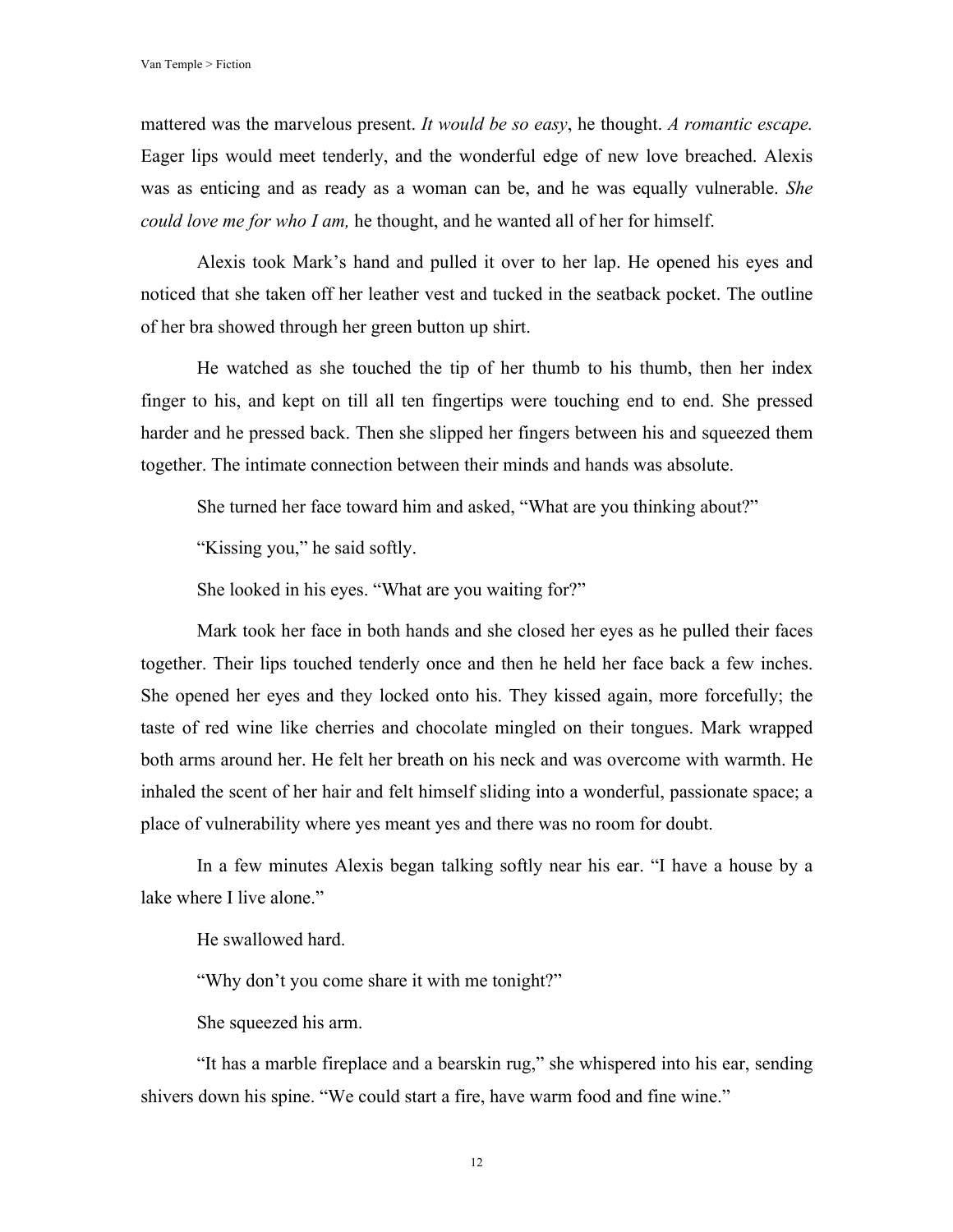"Sounds perfect," his words slipped out. He pictured the two of them sitting close to a blazing fireplace, the rug touching his bare legs, Alexis naked beside him, her unveiled skin dancing in the flickering firelight. "Perfect."

"I have a big waterbed." She nibbled his ear lobe. "Much too big for one."

Mark closed his eyes and envisioned a new beginning. Alexis would call his name and he'd wrap his arms around her and pull her in till there was no space in between. He imagined filling her completely and becoming as one. How incredibly freeing and effortless it would be to toss his life into the darkness of space and slip into the marvelous white heat of new love.

Alexis kept coming on. She whispered about kissing, about the warmth throbbing under her shirt, and things she'd like them to do together.

"I want you to feel my heart." She pressed and held his hand over her chest.

Everything she said sounded exquisite and her touch made him hot. She saw right down to the marrow of his bones.

*Yes, I'd love to love you, now and forever*, he thought. *We could both start over. We'll share everything from this night forward!*

"Will you come home with me tonight?" she asked again.

Mark and Alexis, wholly unknown to each other two hours earlier, were melting in a swirling pot of sensuality. Had they been alone at that moment, surely they would have taken each other fully.

He thought of his daughter and the poem he was writing for her. The longing in his heart for Alexis was pulsing and he could not speak. Sometimes silence says all there is to say.

"Come home with me," she whispered.

A minute passed before Mark answered. "You are so lovely Alexis … and trusting … and I'm so glad we've met. The way we've listened to each other tonight is amazing … enchanting."

"That's how I feel too," she said eagerly.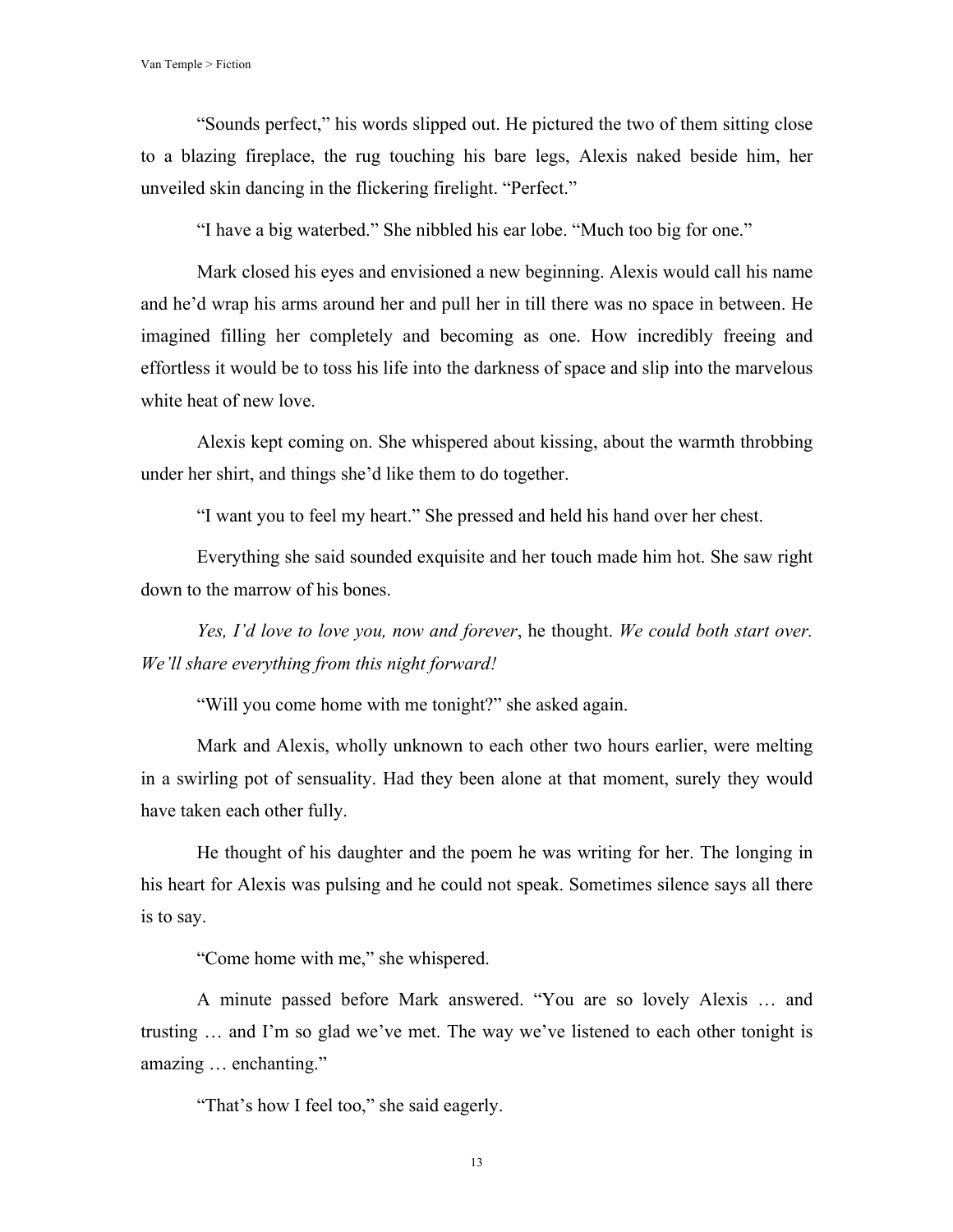Van Temple > Fiction

"Part of me would like nothing better than to come home with you tonight. Under different circumstances we might be perfect for each other, but …"

"But what?" she said forcefully, and her eyes widened.

"We can't be using each other to escape our own problems."

Anguish filled Mark's heart the instant he'd finished his sentence. *Have I made a mistake? Are we meant to be together?* But it was too late for these questions. His words were irretrievable.

Disappointment filled her eyes, followed by a flare of anger and she bit her lip. Alexis let go of his hand and turned back straight in her seat. A minute later she drew her arms close across her chest and turned toward the window again and the darkness outside. No longer could he see her alluring face and the eyes that just moments before drew him entirely inside her; eyes that held wonderful promise and desire. Soon miles replaced the inches between them, and she was alone again in her far-away place.

Mark closed his eyes. The bubbling concoction of love, sadness, commitment, and the temptation of escape swirled through his body and mind. In a few minutes the powerful brew of emotions settled, the poem for Caitlin came to mind, and a sense of peace emerged.

Alexis was frozen in place, her braided hair presenting, but her face still turned toward the window. Her arms were no longer crossed, and Mark watched her chest move slowly out and in with her breathing. *I hope she understands.*



When the pilot announced that the plane would be landing soon, Mark knew it was time. He reached over and took Alexis' hand in his. She did not pull away. Then he leaned over and whispered near her ear.

"Caitlin needs my love. She is a part of me. The best part of me."

Alexis squeezed his hand and looked at him, her eyes still wet.